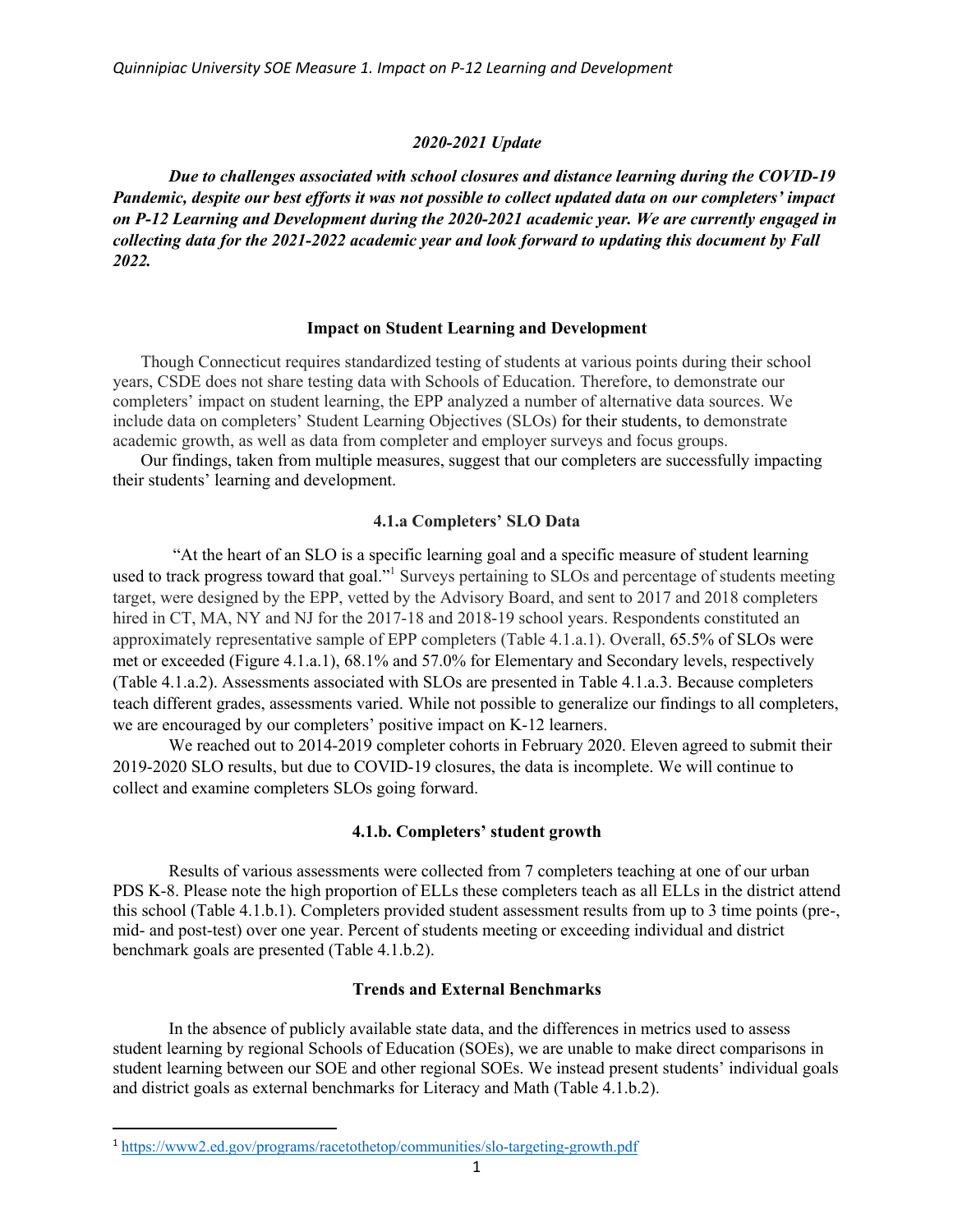# *Quinnipiac University SOE Measure 1. Impact on P-12 Learning and Development*

We are pleased to report respondents constituted an approximately representative sample of EPP completers (Table 4.1.a.1) and that nearly two-thirds of SLOs were met or exceeded (Figure 4.1.a.1; Table 4.1.a.2). We find that in the majority of instances, more than half of students in classrooms are meeting or exceeding these goals, particularly noteworthy given the large proportion of students classified as ELLs in these classrooms.

As stated above, the findings, taken from multiple measures, suggest that our completers are successfully impacting their students' learning and development across grade levels and content areas.

# Measure 1: Data Table Guide

[4.1.a Completer Reported SLOs](#page-2-0) 

.

| SLO Assessments Provided by Completers (Table 4.1.a.1; Figure 4.1.a.1)p. 3 |  |
|----------------------------------------------------------------------------|--|
|                                                                            |  |
|                                                                            |  |

[4.1.b Impact on Student Learning and Development](#page-3-0)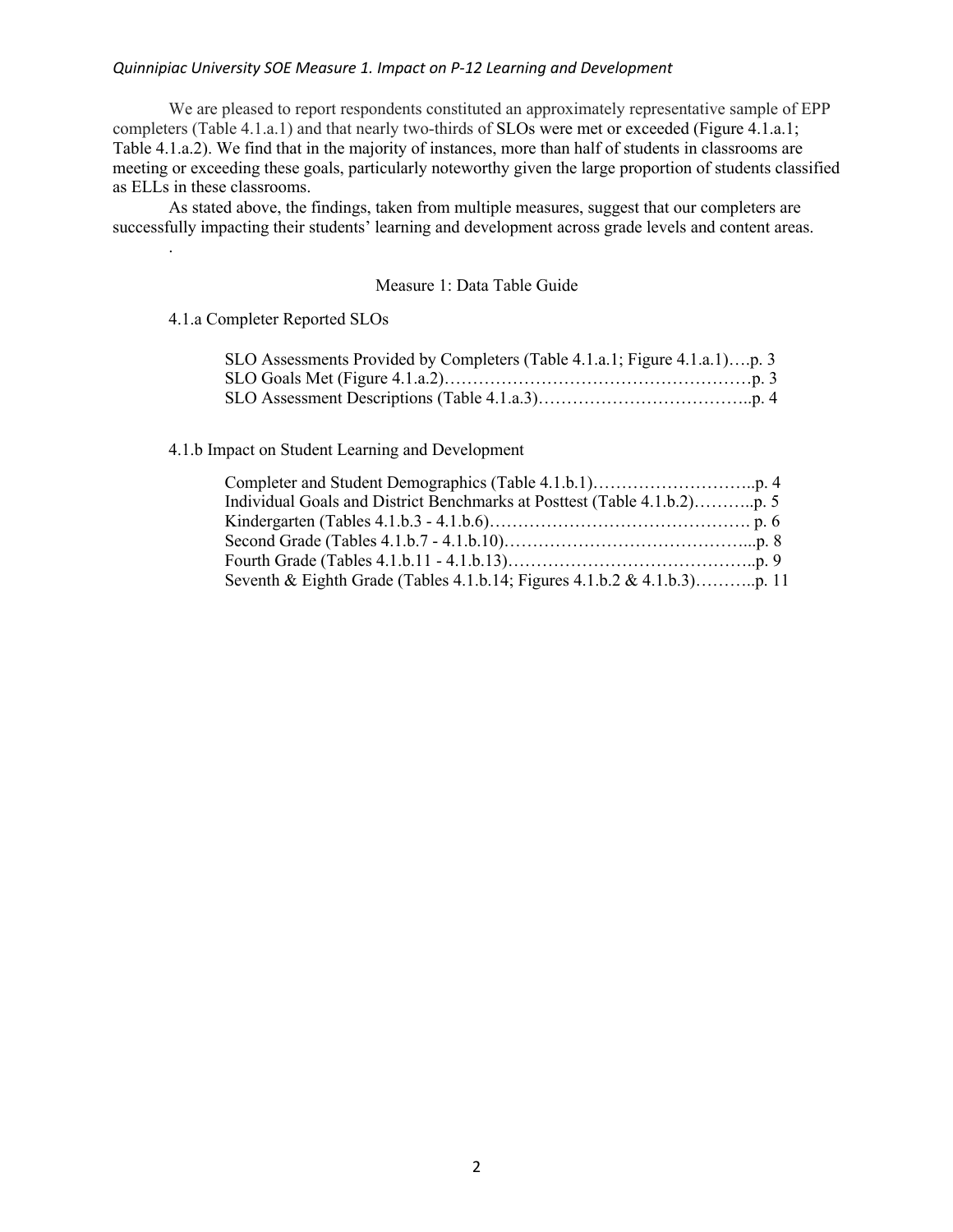<span id="page-2-0"></span>

| 4.1.a.1. Percent of Self-Reported Student Learning Outcomes by Completer Program Area |            |           |  |  |  |
|---------------------------------------------------------------------------------------|------------|-----------|--|--|--|
|                                                                                       | 2017       | 2018      |  |  |  |
|                                                                                       | $(n = 17)$ | $(n = 9)$ |  |  |  |
| Usable Response Rate                                                                  | 41.4%      | 26.5%     |  |  |  |
| Elementary program                                                                    | 64.7%      | 88.9%     |  |  |  |
| Secondary program                                                                     |            |           |  |  |  |
| English                                                                               | 11.8%      | $0\%$     |  |  |  |
| Math                                                                                  | 11.8%      | 11.1%     |  |  |  |
| History                                                                               | 5.9%       | $0\%$     |  |  |  |
| Biology                                                                               | 5.9%       | $0\%$     |  |  |  |

# **4.1.a. Completer Reported SLOs**

| Figure 4.1.a.1 Aggregate Performance on Completers' Self-Reported SLOs (n=29) |  |  |
|-------------------------------------------------------------------------------|--|--|
|                                                                               |  |  |



|  |  | Table 4.1.a.2. Percent of SLO Goals Met as Reported by 2017 and 2018 Completers |
|--|--|---------------------------------------------------------------------------------|
|  |  |                                                                                 |

|                     | 2017           | 2018             |                 | 2017           |          |                 | 2018           |          |
|---------------------|----------------|------------------|-----------------|----------------|----------|-----------------|----------------|----------|
|                     | N              | N                | Did Not<br>Meet | Met<br>Exactly | Exceeded | Did Not<br>Meet | Met<br>Exactly | Exceeded |
| Elementary          |                |                  |                 |                |          |                 |                |          |
| <b>ELA</b>          | 6              | 6                | 16.67%          | 16.67%         | 66.67%   | 33.33%          | 16.67%         | 50%      |
| Math                | 8              | $\overline{2}$   | 37.5%           | 25%            | 37.50%   | 50%             | $0\%$          | 50%      |
| All Elementary SLOs | 14             | 8                | 28.57%          | 21.43%         | 50%      | 37.5%           | $12.5\%$       | 50%      |
| Secondary           |                |                  |                 |                |          |                 |                |          |
| English             | $\overline{2}$ | $\boldsymbol{0}$ | 50%             | $0\%$          | 50%      |                 |                |          |
| Math                | $\overline{2}$ | 1                | 50%             | $0\%$          | 50%      | 100%            | $0\%$          | $0\%$    |
| History             | 1              | $\boldsymbol{0}$ | $0\%$           | 0%             | 100%     |                 |                |          |
| <b>Biology</b>      | $\mathbf{1}$   | $\boldsymbol{0}$ | $0\%$           | 0%             | 100%     |                 |                |          |
| All Secondary SLOs  | 6              | 1                | 33.33%          | 0%             | 66.67%   | 100%            | $0\%$          | $0\%$    |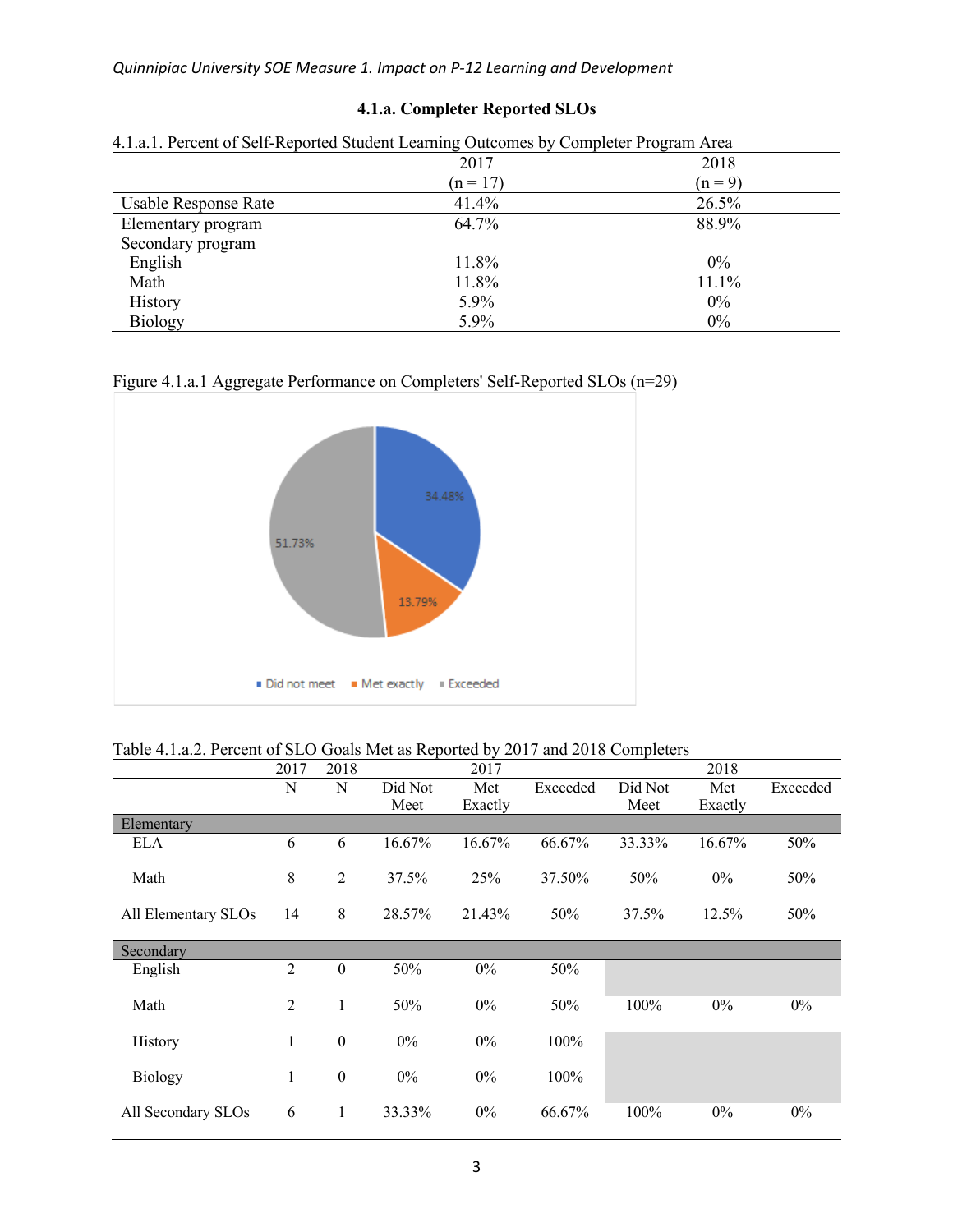# **Standard 4.1 Impact on Student Learning and Development:**

# **Completer Focus Group – Student Growth**

<span id="page-3-0"></span>

| <b>Literacy Assessments</b>                    | <b>Math Assessments</b>                                  |
|------------------------------------------------|----------------------------------------------------------|
| Phoneme Segmentation Fluency (PSF)             | Common Core State Standard (CCSS) <sup>b</sup> Math Test |
| Letter Sounds (LS)                             | Fact Fluency (FF)                                        |
| Developmental Spelling Assessment (DSA)        | Math Fluency-Subtraction $(MF-S)^c$                      |
| Scholastic Reading Inventory $(SRI)^d$         | Math Fluency-Division $(MF-D)^e$                         |
| Benchmark Assessment System (BAS) <sup>a</sup> |                                                          |
| Reading Inventory (RI)                         |                                                          |

a. The goal of BAS is to determine the level of text that the student can read at an instructional level (90-94% accuracy and comprehension). It has no district benchmarks but is used to set individual goals.

- b. At all points, a score of 0-69 is *Basic*, 70-79 is *Proficient*, and 80-100 is *Goal*.
- c. On MF-S students are given five minutes to complete 25 subtraction questions (Benchmark 20-25 correct).
- d. SRI is a computer-adaptive assessment designed to measure how well students read texts of varying difficulties. The score is a lexile level, and the expectation is to reach the 740-940L range in fourth grade. Due to the large proportion of ELLs, growth is a more meaningful indication of learning.
- e. On MF-D students are given five minutes to complete 50 division questions (0-34 *Basic*; 35-39 *Proficient*; 40-50 *Goal*).

| Completer ID <sup>a</sup> | Grade/s Completer        | Year      | Number of       | Percent of              | Number of Students |
|---------------------------|--------------------------|-----------|-----------------|-------------------------|--------------------|
|                           | <b>Currently Teaches</b> | Graduated | <b>Students</b> | <b>Students</b>         | with IEPs/504s     |
|                           | and Discipline (if       | from QU   | Completing      | Identified as           |                    |
|                           | applicable)              |           | the Survey      | <b>English Learners</b> |                    |
| Lynn                      | Kindergarten             | 2017      | 17              | <b>NA</b>               | $IEP = 1$          |
| Abigail                   | Kindergarten             | 2014      | 37              | 89.1                    | <b>NA</b>          |
| Molly                     | Kindergarten             | 2017      | 18              | 77.7                    | $IEP = 4/504 = 1$  |
| Celia                     | Second grade             | 2014      | 25              | 48.0                    | $IEP=4$            |
| Naomi                     | Fourth grade             | 2017      | 18              | 100.0                   | $IEP=4$            |
| Julie                     | Fourth grade             | 2018      | 19              | 26.3                    | $IEP=1/504=3$      |
| Valerie                   | Seventh and Eighth       | 2015      | 66              | "most"                  | $504 = 12$         |
|                           | Grade English            |           |                 |                         |                    |

Table 4.1.b.1. Student Growth: Completer and Student Demographics - Fair Haven School

a. Note that all completers have been given pseudonyms.

b. This completer did not provide the actual number of English learners in her classroom. In a focus group, she said "most" of the students in her classroom are English learners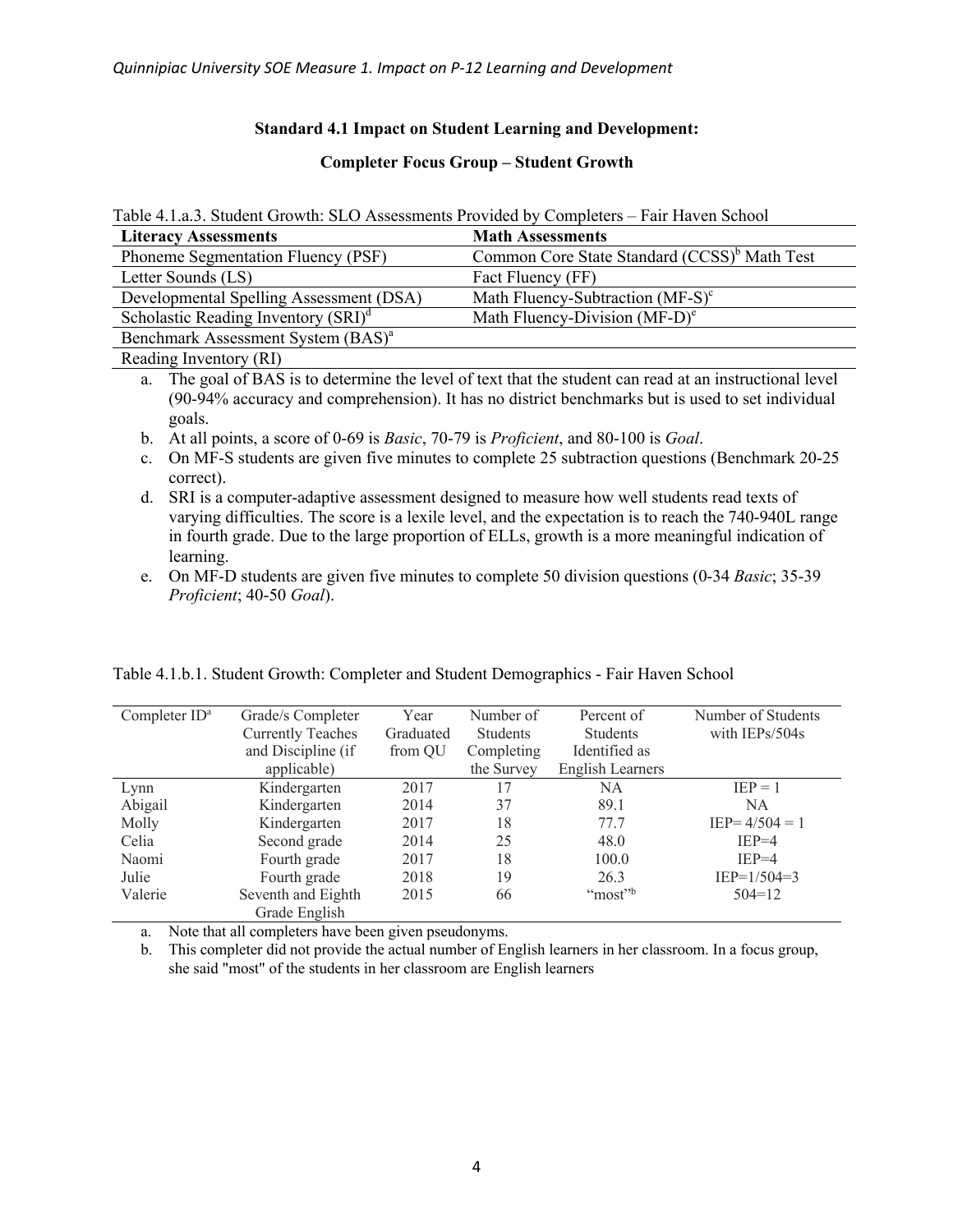| Table 4.1.b.2. Percent of Students Meeting or Exceeding Individual Goals (IND) and District (DST) |  |
|---------------------------------------------------------------------------------------------------|--|
| Benchmarks at Posttest                                                                            |  |

|             |                             |                 |                             |     |                             |            |                             |            |                             |              |            |              | $7th$ & $8th$               |            |
|-------------|-----------------------------|-----------------|-----------------------------|-----|-----------------------------|------------|-----------------------------|------------|-----------------------------|--------------|------------|--------------|-----------------------------|------------|
|             |                             | Kindergarten    |                             |     |                             |            | Second<br>grade             |            |                             | Fourth grade |            |              | grade<br>English            |            |
|             | Lynn                        |                 | Abigail                     |     | Molly                       |            | Celia                       |            | Naomi                       |              | Julie      |              | Valerie                     |            |
|             | $\mathop{\rm IND}\nolimits$ | DST             | $\mathop{\rm IND}\nolimits$ | DST | $\mathop{\rm IND}\nolimits$ | <b>DST</b> | $\mathop{\rm IND}\nolimits$ | <b>DST</b> | $\mathop{\rm IND}\nolimits$ | <b>DST</b>   | <b>IND</b> | $_{\rm DST}$ | $\mathop{\rm IND}\nolimits$ | <b>DST</b> |
| Literacy    |                             |                 |                             |     |                             |            |                             |            |                             |              |            |              |                             |            |
| <b>PSF</b>  | 53                          | 52              | 80                          | 60  | 56                          | 50         |                             |            |                             |              |            |              |                             |            |
| LS          |                             |                 | 53                          |     |                             |            |                             |            |                             |              |            |              |                             |            |
| <b>DSA</b>  |                             |                 |                             |     |                             |            | 46                          |            |                             |              |            |              |                             |            |
| SRI         |                             |                 |                             |     |                             |            |                             |            | 60                          |              | 36         | 41           |                             |            |
| <b>BAS</b>  |                             | 41 <sup>a</sup> |                             | 100 |                             | 44         | 100                         | 73         | 86                          |              |            |              |                             |            |
| RI          |                             |                 |                             |     |                             |            |                             |            |                             |              |            |              | 83                          | 72         |
| Mathematics |                             |                 |                             |     |                             |            |                             |            |                             |              |            |              |                             |            |
| <b>CCSS</b> | 82                          | 53              | 67                          | 98  | 100                         | 75         | 100                         | 58         |                             |              |            |              |                             |            |
| -math<br>FF |                             |                 | 100                         | 100 |                             |            |                             |            |                             |              |            |              |                             |            |
|             |                             |                 |                             |     |                             |            |                             |            |                             |              |            |              |                             |            |
| $MF-S$      |                             |                 |                             |     |                             |            | 87                          | 63         |                             |              |            |              |                             |            |
| MF-D        |                             |                 |                             |     |                             |            |                             |            | 68                          | 73           |            | 50           |                             |            |

a. For the BAS in kindergarten, participants did not provide individual goals—rather, the goal for all children was to be reading at the district benchmark by posttest (Level D). Therefore, no data is provided for the percent of children meeting individual goals for this assessment.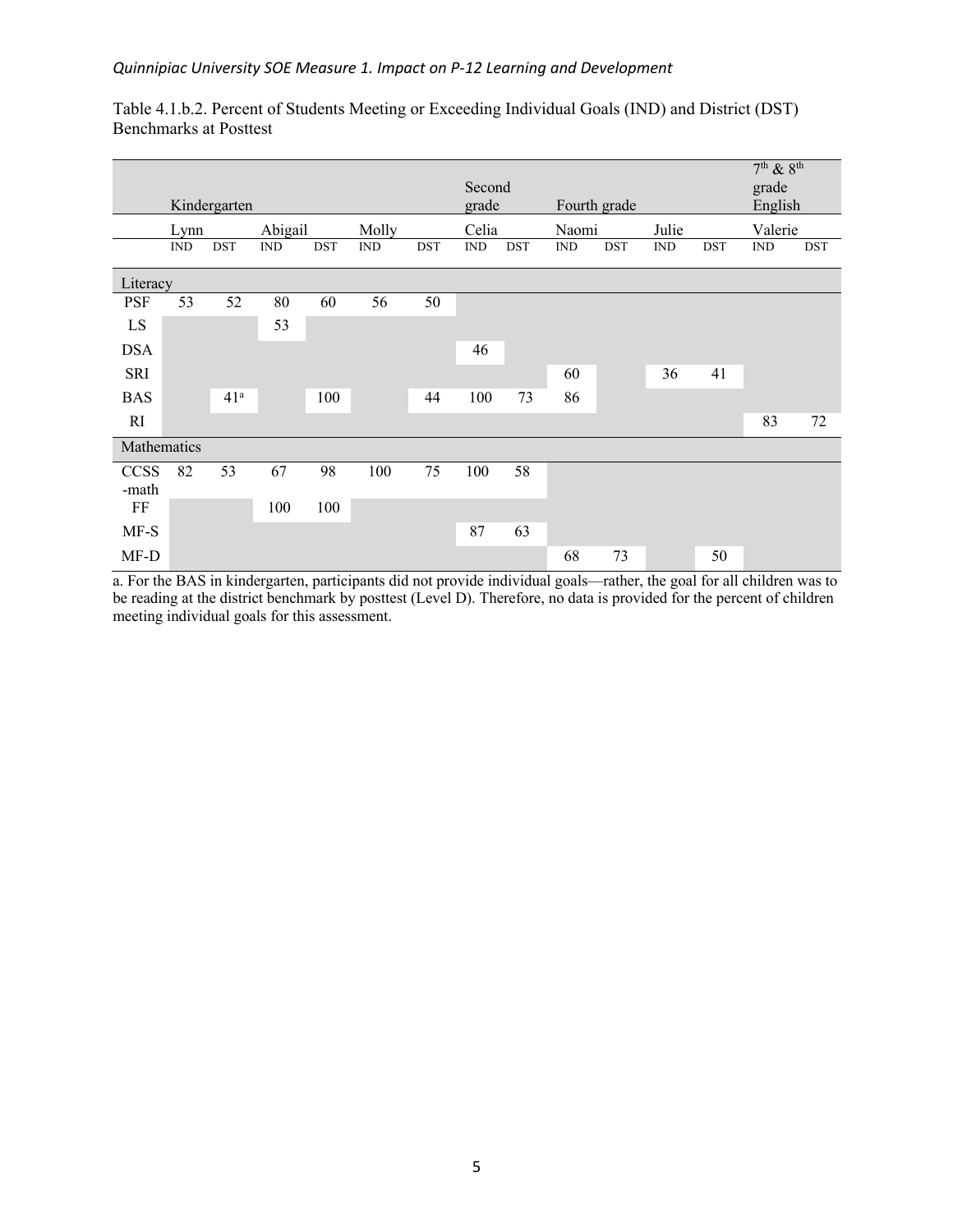# <span id="page-5-0"></span>*Kindergarten*

More than 50% of students met or exceeded their individual and district PSF goal, (Table 4.1.b.3), between 35-83% moved out of the lowest reading levels (BAS; Table 4.1.b.4), and 53% of students met their individual LS goal (Table 4.1.b.5). By posttest, on average, all classes met, or were within 0.5 points of, goal CCSS-math scores (Table 4.1.b.6.) and 66%-100% of students met or exceeded individual goals. One completer provided FF data for 8 students who scored at or above 99 on the mid-year CCSS-math (no district benchmark).

|                  | Pretest       | Mid-Year        | Posttest         | Average          | Percent of      | Percent of      |
|------------------|---------------|-----------------|------------------|------------------|-----------------|-----------------|
|                  |               |                 |                  | Growth from      | <b>Students</b> | <b>Students</b> |
|                  |               |                 |                  | Pretest to       | Meeting/        | Meeting/        |
|                  |               |                 |                  | Posttest         | Exceeding       | Exceeding       |
|                  | Mean          | Mean            | Mean             | Mean             | Individual      | District Goal   |
|                  | (SD, range)   | (SD, range)     | (SD, range)      | (SD, range)      | Goal            |                 |
| <b>District</b>  | $4 - 11$      | $10-19$         | 25-39            |                  |                 |                 |
| <b>Benchmark</b> |               |                 |                  |                  |                 |                 |
| Scores           |               |                 |                  |                  |                 |                 |
| Lynn             | 2.82          | 10.76           | 26.71            | 23.88            | 53%             | 52.94%          |
| $(n = 17)$       | (4.07, 0.12)  | (8.44, 0.30)    | $(14.76, 1-45)$  | $(13.95, 1-43)$  |                 |                 |
| Abigail          | 2.60          | 16.60           | 31.40            | 28.80            | 80%             | 60%             |
| $(n = 5)^{a}$    | $(3.05, 1-8)$ | $(7.64, 11-30)$ | $(14.88, 18-57)$ | $(15.64, 17-56)$ |                 |                 |
| Molly            | 4.25          | 12.31           | 30.38            | 26.13            | 56%             | 50%             |
| $(n=16)$         | (9.17, 0.35)  | $(8.09, 3-37)$  | $(13.87, 6-48)$  | $(12.90, 6-43)$  |                 |                 |

Table 4.1.b.3. Completers' Student Scores, Growth, and Progress Toward Goals on Phoneme Segmentation Fluency (PSF<sup>a</sup>) Assessment at Pretest, Mid-Year, and Posttest

a. PSF evaluates students' fluency with a specific aspect of phonemic awareness, segmentation, which a key foundation for beginning reading and writing.

b. Abigail only provided scores for five students on the PSF Assessment because they comprised a subgroup of students that met their Letter Sound goals by mid-year and were therefore ready for this more difficult assessment. These five students were included in the Letter Sound data for Abigail found later in this report.

Table 4.1.b.4. Percent of Students Reading at Varied Levels at Mid-Year and Posttest on the Benchmark Assessment System (BAS<sup>a</sup>) and Average Increase in the Number of Reading Levels from Mid-Year to Posttest

|                      | Mid-Year           |                 |                         | Posttest        |                 |                         |                                                                                         |
|----------------------|--------------------|-----------------|-------------------------|-----------------|-----------------|-------------------------|-----------------------------------------------------------------------------------------|
|                      | Levels<br>$A-C$    | Levels<br>$D-F$ | Level<br>G and<br>Above | Levels<br>$A-C$ | Levels<br>$D-F$ | Level<br>G and<br>Above | Mean<br>Growth in<br>Reading<br>Level from<br>Mid-Year<br>to Posttest<br>(SD,<br>Range) |
| Lynn<br>$(n = 17)$   | $94%$ <sup>a</sup> | $0\%$           | 5.8%                    | 59%             | 17%             | 24%                     | 2.41 levels<br>(1.87, 0.7)                                                              |
| Abigail<br>$(n = 6)$ | 83%                | 17%             | $0\%$                   | $0\%$           | 67%             | 33%                     | 3.17 levels<br>$(1.33, 2-5)$                                                            |
| Molly<br>$(n = 16)$  | 100%               | $0\%$           | $0\%$                   | 56%             | 44%             | $0\%$                   | 1.56 levels<br>$(.81, 0-3)$                                                             |

a. On BAS, teachers provide a leveled text to students, record the student's accuracy reading this text, and ask the student questions to evaluate comprehension of the text. Text levels increase in difficulty from A to Z. b. All percents are to be interpreted as the percent of students reading at that level within the assessment period; so, for example, 94% of Lynn's students were reading Levels A-C at the mid-year assessment.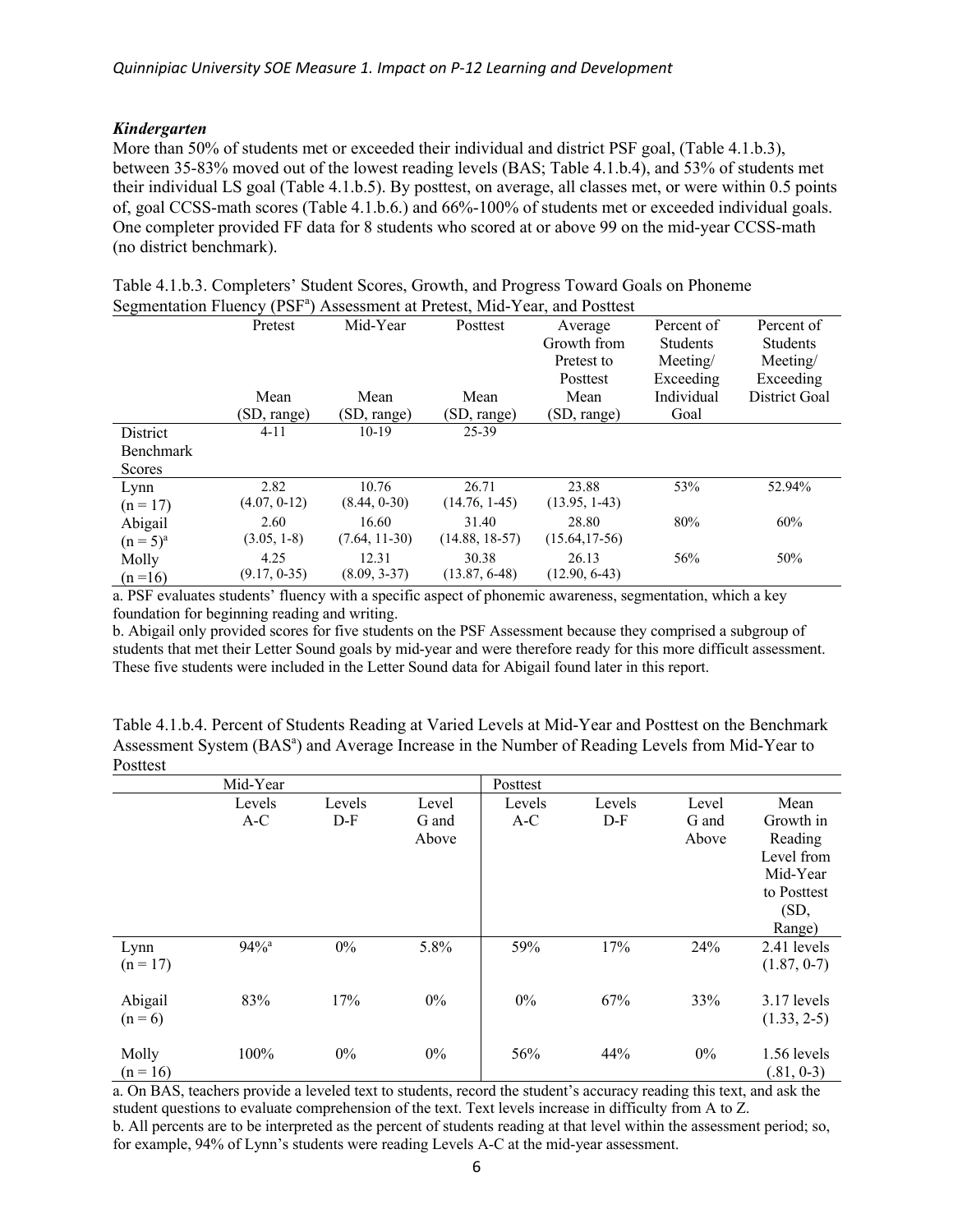|            | Table 1.1.0.9. Completely Diagont Decres, Growin, and Fregress Toward Obais on Ection Dounds |              |                |                |            |            |
|------------|----------------------------------------------------------------------------------------------|--------------|----------------|----------------|------------|------------|
|            | Pretest                                                                                      | Mid-Year     | Posttest       | Average        | Percent of | Percent of |
|            |                                                                                              |              |                | Growth from    | Students   | Students   |
|            |                                                                                              |              |                | Pretest to     | Mecting/   | Meeting/   |
|            |                                                                                              |              |                | Posttest       | Exceeding  | Exceeding  |
|            | Mean                                                                                         | Mean         | Mean           | Mean           | Individual | District   |
|            | (SD, range)                                                                                  | (SD, range)  | (SD, range)    | (SD, range)    | Goal       | Benchmark  |
| Abigail    |                                                                                              | 15.65        | 21.27          | 19.27          | 53%        | N/A        |
| $(n = 34)$ | (3.03, 0.10)                                                                                 | (8.93, 0.25) | $(6.93, 1-26)$ | $(6.64, 1-26)$ |            |            |

Table 4.1.b.5. Completers' Student Scores, Growth, and Progress Toward Goals on Letter Sounds

Table 4.1.b.6. Completers' Student Scores, Growth, and Progress Toward Goals on the Common Core State Standard Math Assessment at Pretest, Mid-Year, and Posttest

|            | Pretest         | Mid-Year      | Posttest         | Average          | Percent of | Percent of      |
|------------|-----------------|---------------|------------------|------------------|------------|-----------------|
|            |                 |               |                  | Growth from      | Students   | <b>Students</b> |
|            |                 |               |                  | Pretest to       | Meeting/   | Meeting/        |
|            |                 |               |                  | Posttest         | Exceeding  | Exceeding       |
|            | Mean            | Mean          | Mean             | Mean             | Individual | <b>District</b> |
|            | (SD, range)     | (SD, range)   | (SD, range)      | (SD, range)      | Goal       | Benchmark       |
| Lynn       | 22.21           | 60.03         | 79.62            | 57.41            | 82%        | 53%             |
| $(n = 17)$ | $(16.35, 1-65)$ | (25.77, 11    | $(18.79, 40-$    | $(16.03, 30-77)$ |            |                 |
|            |                 | 89.5)         | 100)             |                  |            |                 |
| Abigail    | 16.42           | 77.94         | 95.26            | 80.91            | 66.67%     | 98%             |
| $(n = 35)$ | (14.82, 0.61)   | $(22.85, 20-$ | $(4.19, 87-100)$ | $(7.07, 55-97)$  |            |                 |
|            |                 | 100)          |                  |                  |            |                 |
| Molly      | 27.06           | 69.09         | 89.41            | 62.34            | 100%       | 75%             |
| $(n=16)$   | $(15.66, 5-62)$ | $(22.65, 29-$ | $(10.02, 73-$    | $(12.46, 38-81)$ |            |                 |
|            |                 | 100)          | 100)             |                  |            |                 |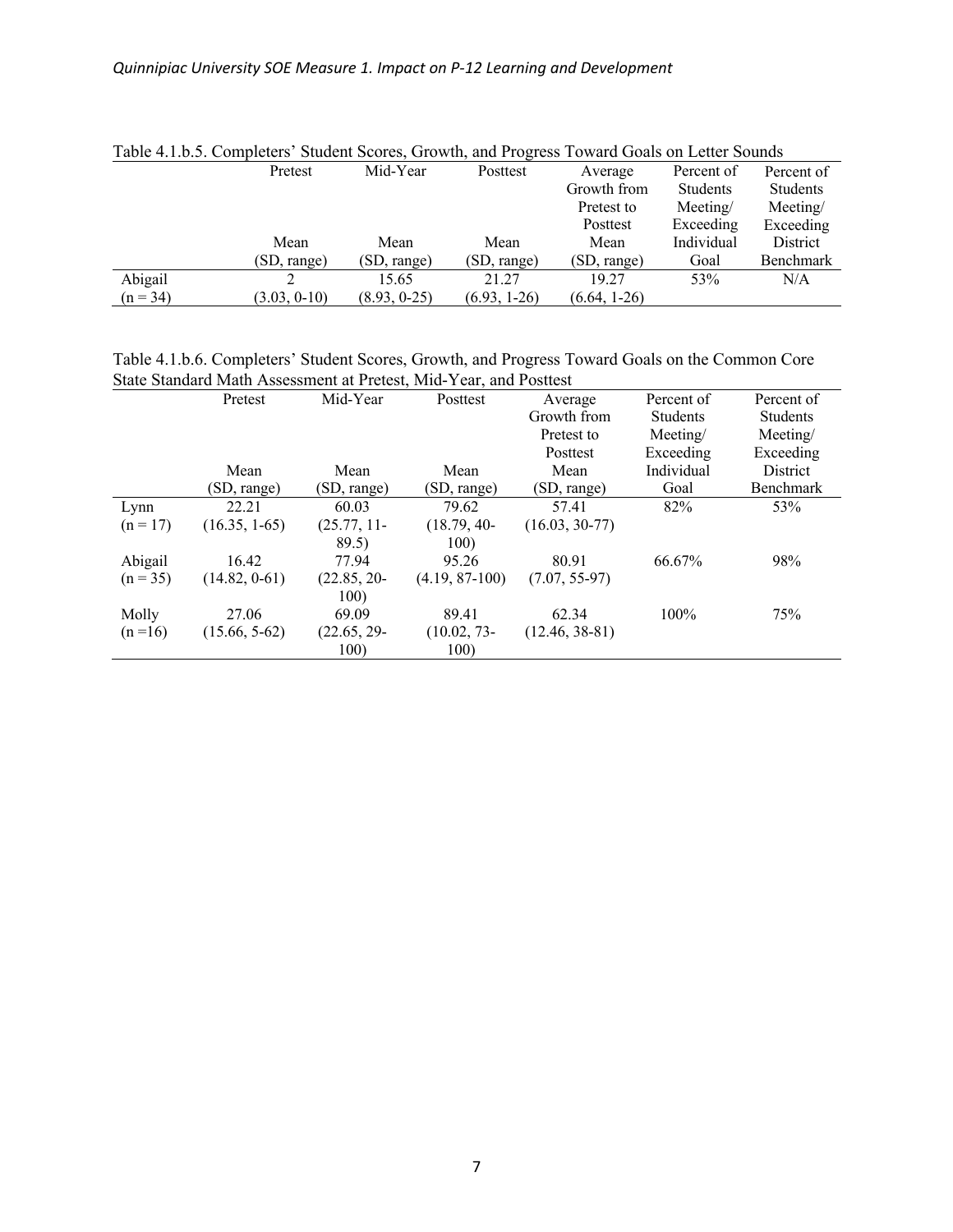# <span id="page-7-0"></span>*Second Grade*

All students met or exceeded individual BAS goals (Table 4.1.b.7.) and 73% met or exceeded district benchmark*.* On DSA, 46% met or exceeded individual goal, administered to a subset of students (Table 4.1.b.8) the majority of whom were ELLs and not ready for BAS. On CCSS-math (4.1.b.9), 58% of students achieved *Goal* at posttest and all met their individual goal. Over 60% of students met benchmark and almost 90% met their individual goal on MS-F (Table 4.1.b.10).

| Table 4.1.b.7. Average Student Growth from Pre- to Posttest on the Benchmark Assessment System for |  |
|----------------------------------------------------------------------------------------------------|--|
| Celia                                                                                              |  |

| Participant | Growth from Pretest to      | Percent of Students Meeting | Percent of Students Meeting  |
|-------------|-----------------------------|-----------------------------|------------------------------|
|             | Posttest Mean Reading Level | or Exceeding Individualized | or Exceeding District        |
|             | (SD, Range)                 | Goal                        | <b>Benchmark at Posttest</b> |
| Celia       | 3.55 levels                 | $100\%$                     | 73%                          |
| $(n = 22)$  | $(1.28, 2-7)$               |                             |                              |

# Table 4.1.b.8. Student Scores, Growth, and Progress Toward Goals on the Developmental Spelling Assessment (DSA<sup>ª</sup>) at Pretest, Mid-Year, and Posttest

|            | Pretest        | Mid-Year     | Posttest       | Average Growth  | Percent of              |
|------------|----------------|--------------|----------------|-----------------|-------------------------|
|            |                |              |                | from Pretest to | <b>Students Meeting</b> |
|            |                |              |                | Posttest        | or Exceeding            |
|            | Mean           | Mean         | Mean           | Mean            | Individual Goal         |
|            | (SD, range)    | (SD, range)  | (SD, range)    | (SD, range)     |                         |
| Celia      | 11.27          | 14.64        | 16.46          | 5.18            | 46%                     |
| $(n = 11)$ | $(5.44, 0-21)$ | (5.89, 0.24) | $(6.07, 3-24)$ | (3.13, 0.11)    |                         |

**a.** The DSA is an assessment of student's ability to accurately hear, and record the sounds they hear, in a series of words.

| Table 4.1.b.9. Student Scores, Growth, and Progress Toward Goals on the Common Core State Standard |  |  |  |  |  |  |
|----------------------------------------------------------------------------------------------------|--|--|--|--|--|--|
| Math (CCSS-Math) Assessment at Mid-Year and Posttest                                               |  |  |  |  |  |  |

|            | Mid-Year         | Posttest          | Average Growth   | Percent of              | Percent of              |
|------------|------------------|-------------------|------------------|-------------------------|-------------------------|
|            |                  |                   | from Mid-year to | <b>Students Meeting</b> | <b>Students Meeting</b> |
|            | Mean             | Mean              | Posttest         | or Exceeding            | or Exceeding            |
|            | (SD, range)      | (SD, range)       | Mean             | Individual Goal         | District                |
|            |                  |                   | (SD, range)      |                         | Benchmark               |
| Celia      | 66.08            | 84.08             |                  | 100%                    | 58%                     |
| $(n = 12)$ | $(14.64, 44-84)$ | $(10.02, 69-100)$ | $(8.28, 4-34)$   |                         |                         |

| Table 4.1.b.10. Student Scores, Growth, and Progress Toward Goals on the Math Fluency-Subtraction |  |  |
|---------------------------------------------------------------------------------------------------|--|--|
| Assessment at Pretest, Mid-Year and Posttest                                                      |  |  |

|                | Pretest      | Mid-Year       | Posttest       | Average      | Percent of | Percent of |
|----------------|--------------|----------------|----------------|--------------|------------|------------|
|                |              |                |                | Growth       | Students   | Students   |
|                |              |                |                | from Mid-    | Meeting or | Meeting or |
|                |              |                |                | year to      | Exceeding  | Exceeding  |
|                | Mean         | Mean           | Mean           | Posttest     | Individual | Benchmark  |
|                | (SD, range)  | (SD, range)    | (SD, range)    | Mean         | Goal       | Goal       |
|                |              |                |                | (SD, range)  |            |            |
| Celia          | 10.09        | 17.94          | 18.54          | 9.75         | 87.5%      | 63.5%      |
| $(n = 32)^{a}$ | (5.66, 0.18) | $(5.89, 3-25)$ | $(6.12, 2-25)$ | (6.33, 0.19) |            |            |

a. Scores were not provided for students who scored a 24 or 25 (n=8) at the mid-year assessment as they appeared to have reached a ceiling on the assessment at that time. As a result, the number of students included in the posttest mean for this class is 24.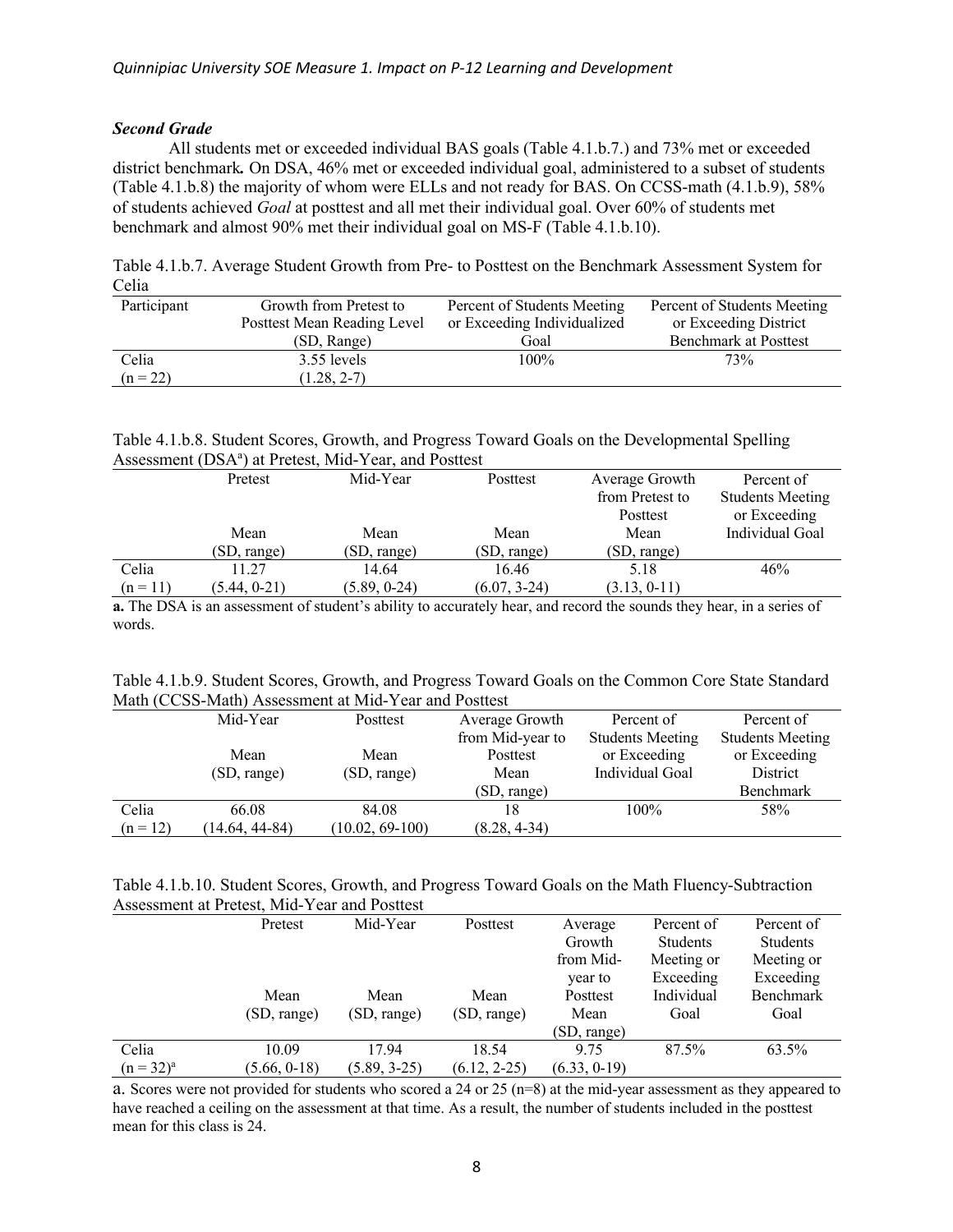# <span id="page-8-0"></span>*Fourth Grade*

On average, SRI scores increased (Table 4.1.b.11). Figure 4.1.b.1 shows the increase is due to overall growth among the class. Note that one student (scored 137) was not eligible for the SRI at pre- or mid-year and was excluded from the box plots. Naomi reported 60% of her students met or exceeded individual SRI goal (no data). One completer provided BAS data for students who scored 0 on SRI. Table 4.1.b.12 indicates over 85% of students met their individual BAS goal. One completer provided individual FF-D data (Table 4.1.b.13). Over 70% of her students met district benchmark and 68% of students met their individual goal. The other completer reported 50% of her students met FF-D district benchmark.

Table 4.1.b.11. Student Scores, Growth, and Progress Toward Goals on the Scholastic Reading Inventory at Pretest, Mid-Year and Posttest

|            | Pretest  | Mid-Year | Posttest | Average   | Percent of      | Percent of |
|------------|----------|----------|----------|-----------|-----------------|------------|
|            |          |          |          | Growth    | <b>Students</b> | Students   |
|            |          |          |          | from Mid- | Meeting or      | Meeting or |
|            |          |          |          | year to   | Exceeding       | Exceeding  |
|            | Mean     | Mean     | Mean     | Posttest  | Individual      | Benchmark  |
|            | (SD,     | (SD,     | (SD,     | Mean      | Goal            | Goal       |
|            | range)   | range)   | range)   | (SD,      |                 |            |
|            |          |          |          | range)    |                 |            |
| Julie      | 557.33   | 575.05   | 613.59   | 81.59     | $36.4\%$        | 41%        |
| $(n = 22)$ | (180.78, | (181.21, | (212.37, | (87.89,   |                 |            |
|            | 164-904) | 209-922) | 137-887) | $-46-257$ |                 |            |

Figure 4.1.b.1 Julie's Student Scores on the Scholastic Reading Inventory at Pretest and Posttest.



Scholastic Reading Inventory Scores - 4th Grade ("Julie")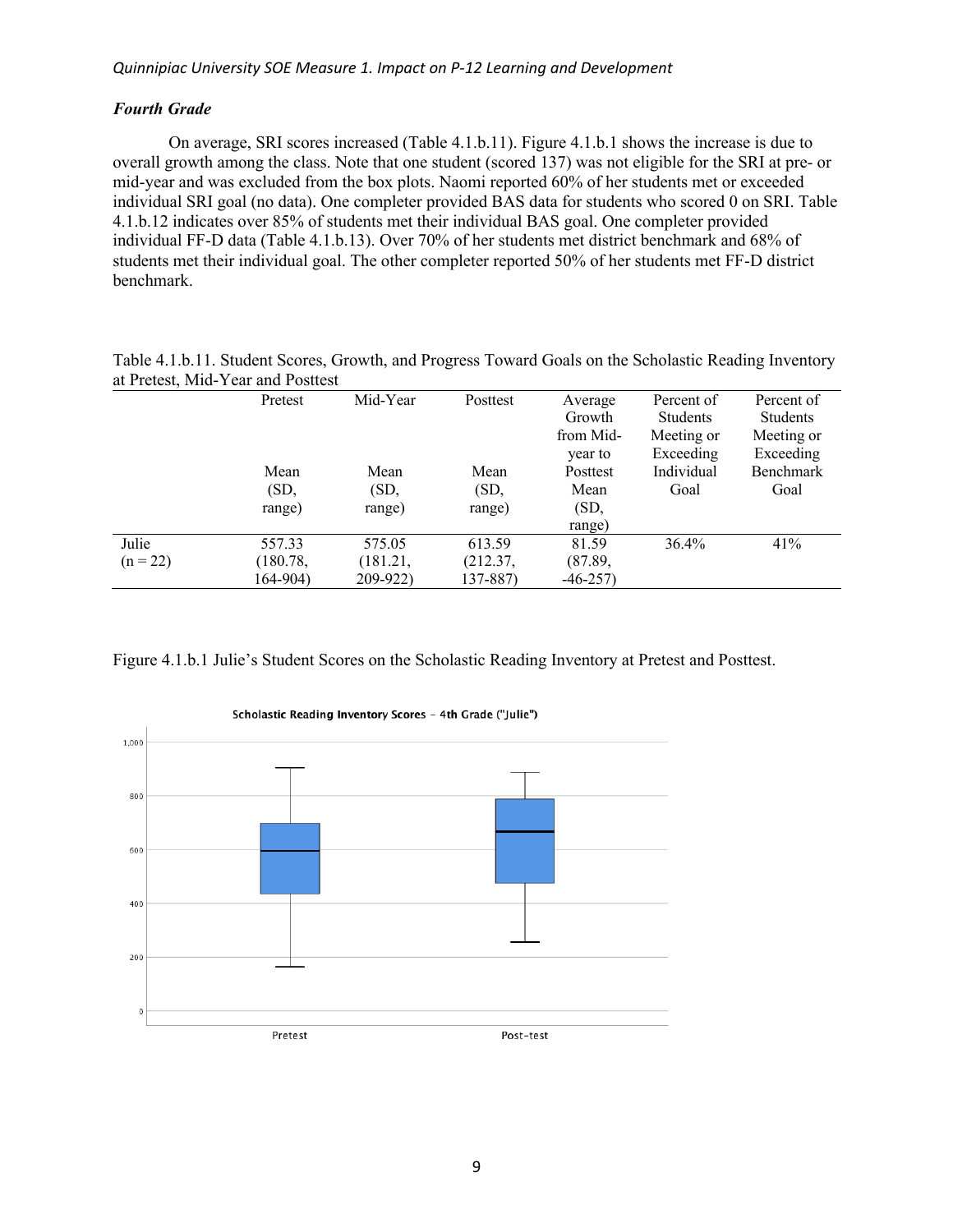| Participant | Growth from Pretest to Posttest Mean<br>Reading Level | Percent of Students Meeting or Exceeding<br>Individualized Goal |
|-------------|-------------------------------------------------------|-----------------------------------------------------------------|
|             | (SD, Range)                                           |                                                                 |
| Naomi       | 4.75 levels                                           | 85.7%                                                           |
| $(n = 8)$   | $(1.58, 2-7)$                                         |                                                                 |

Table 4.1.b.12. Average Student Growth from Pre- to Posttest on the Benchmark Assessment System for Naomi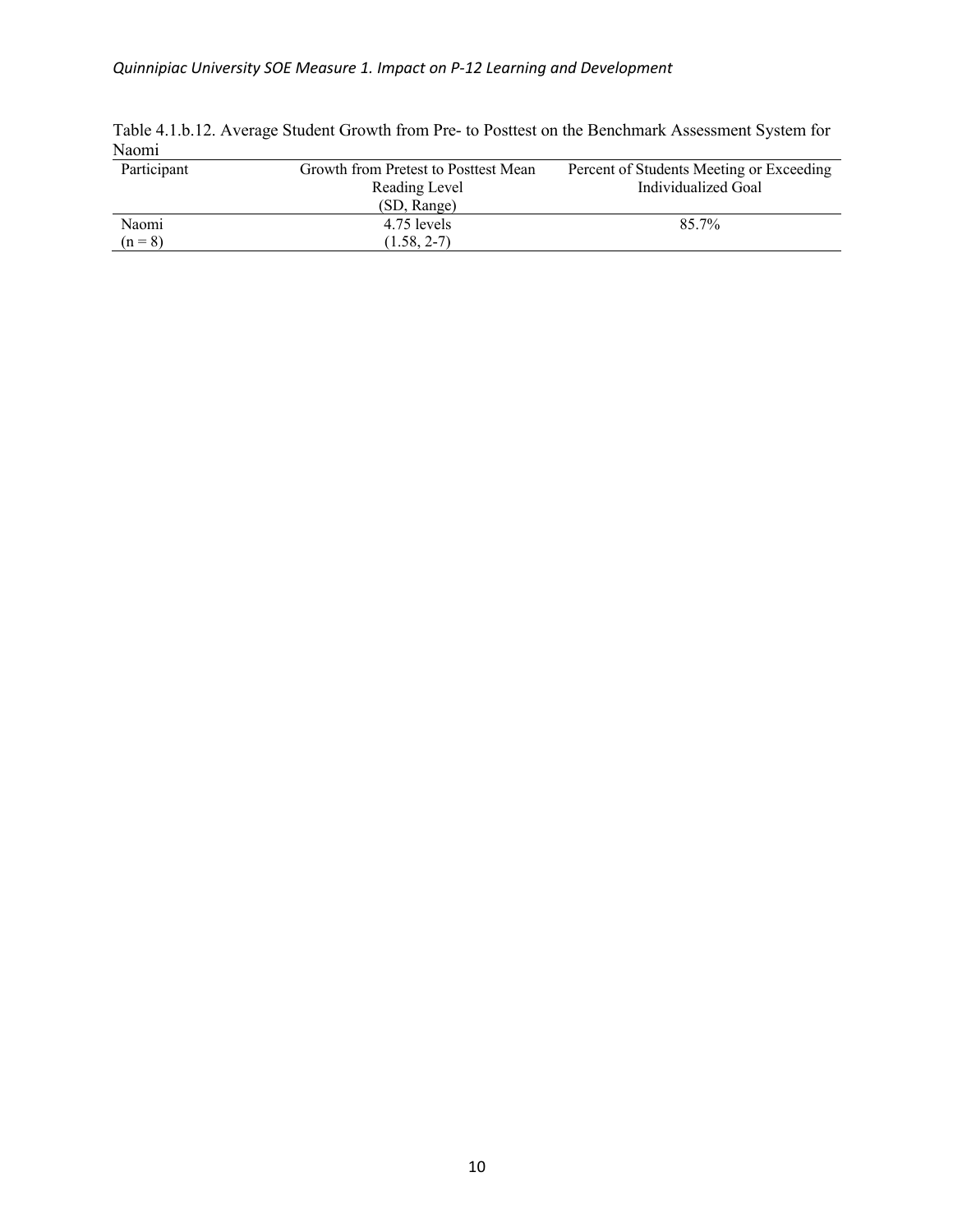### <span id="page-10-0"></span>*Quinnipiac University SOE Measure 1. Impact on P-12 Learning and Development*

# *7th and 8th Grade*

More than 80% of students met or exceeded individual RI goals in both classes (Table 4.1.b.14) and over 70% met or exceeded district benchmark. Figures 4.1.b.2 and 4.1.b.3 suggest the increase is the result overall growth among the class. Given the high proportion of ELLs (and students with IEPs) in her class, this growth is noteworthy.

| DIVISION ASSESSMENT at I futust, iVIIG- I cal and I osticst |               |                 |                 |                  |            |                 |  |  |  |  |
|-------------------------------------------------------------|---------------|-----------------|-----------------|------------------|------------|-----------------|--|--|--|--|
|                                                             | Pretest       | Mid-Year        | Posttest        | Average          | Percent of | Percent of      |  |  |  |  |
|                                                             |               |                 |                 | Growth from      | Students   | <b>Students</b> |  |  |  |  |
|                                                             |               |                 |                 | Mid-year to      | Meeting or | Meeting or      |  |  |  |  |
|                                                             |               |                 |                 | Posttest         | Exceeding  | Exceeding       |  |  |  |  |
|                                                             | Mean          | Mean            | Mean            | Mean             | Individual | Benchmark       |  |  |  |  |
|                                                             | (SD, range)   | (SD, range)     | (SD, range)     | (SD, range)      | Goal       | Goal            |  |  |  |  |
| Nina                                                        | 11.41         | 28.14           | 39.5            | 28.09            | 68%        | 73%             |  |  |  |  |
| $(n = 22)$                                                  | (12.95, 0.50) | $(16.87, 4-50)$ | $(14.92, 2-25)$ | $(14.15, -1-47)$ |            |                 |  |  |  |  |

Table 4.1.b.13. Completer's Student Scores, Growth, and Progress Toward Goals on the Math Fluency-Division Assessment at Pretest, Mid-Year and Posttest

4.1.b.14. Completer's Student Scores, Growth, and Progress Toward Goals on the RI Assessment at Pretest and Posttest

|                          | Pretest   | Posttest  | Average Growth   | Percent of | Percent of |
|--------------------------|-----------|-----------|------------------|------------|------------|
|                          |           |           | from Mid-year to | Students   | Students   |
|                          |           |           | Posttest         | Meeting or | Meeting or |
|                          |           |           | Mean             | Exceeding  | Exceeding  |
|                          | Mean      | Mean      | (SD,             | Individual | District   |
|                          | (SD,      | (SD,      | range)           | Goal       | Benchmark  |
|                          | range)    | range)    |                  |            | Goal       |
| $7th$ Grade RI           | 887.67    | 985.21    | 118.19           | 86%        | 72%        |
| Scores                   | (201.84,  | (207.39,  | (116.77,         |            |            |
| $(n = 43)$               | 247-1216) | 257-1333) | $-80-513$        |            |            |
| 8 <sup>th</sup> Grade RI | 952.89    | 1039.38   | 127.04           | 81%        | 72%        |
| Scores                   | (186.95,  | (246.29,  | (152.71,         |            |            |
| $(n = 47)$               | 559-1343) | 148-14-7) | $-158-526$       |            |            |